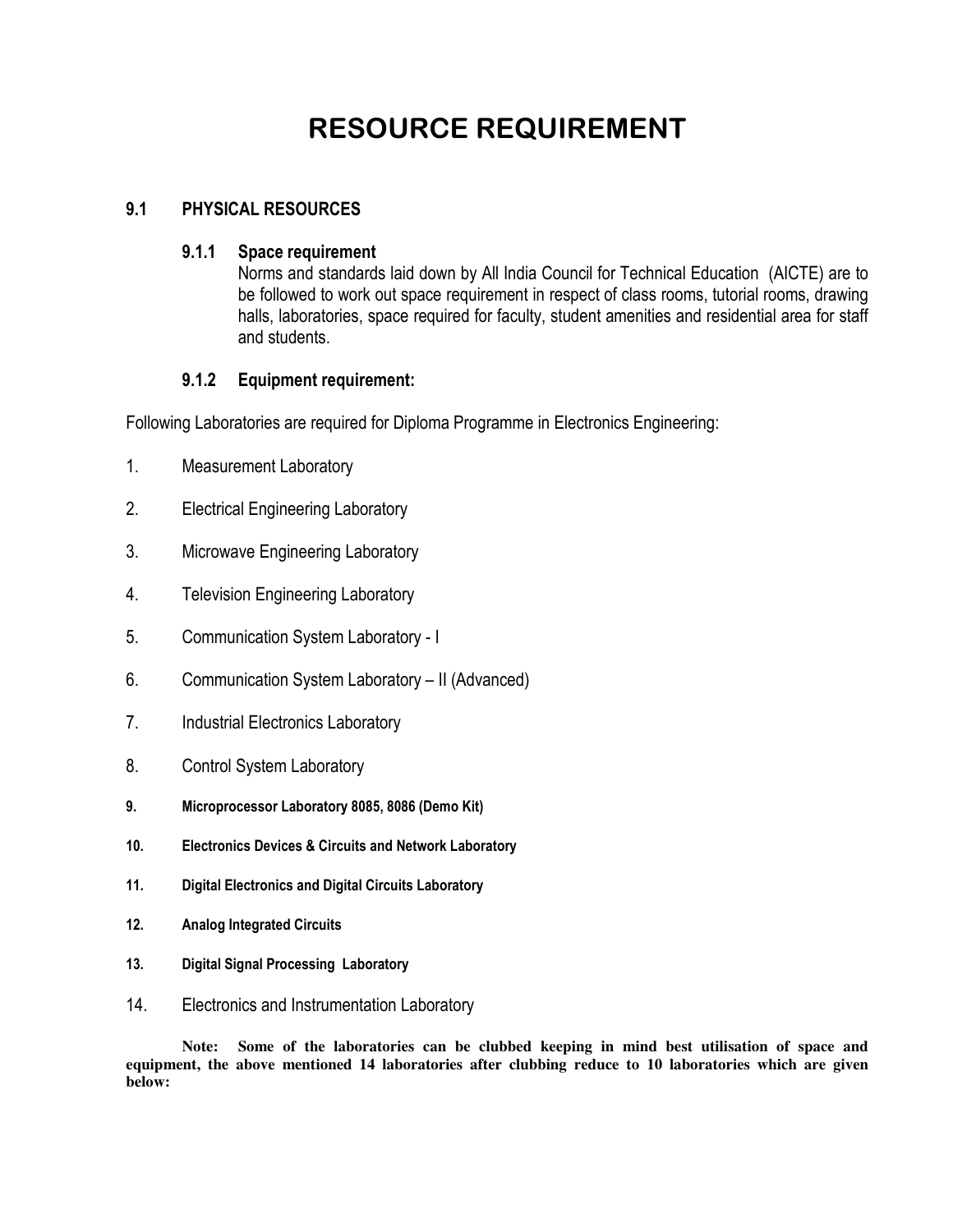## **EQUIPMENT REQUIRED FOR ELECTRONICS ENGINEERING**

| Sr.<br>No.        | <b>Detail of Instrument</b>                                       | Qty.           | Approximate<br>Cost (in Rs) |
|-------------------|-------------------------------------------------------------------|----------------|-----------------------------|
| $\overline{1}$ .  | <b>ELECTRONICS LABORATORY</b>                                     |                |                             |
|                   |                                                                   |                |                             |
| 1.                | DC regulated low voltage variable power supply                    | 10,            | 25,000                      |
| $\overline{2}$ .  | DC regulated multiple output power supply                         | 4              | 12,000                      |
| 3.                | Audio oscillator                                                  | 4              | 16,000                      |
| 4.                | Wide band RC Oscillator                                           | 4              | 10,000                      |
| 5.                | <b>RF Signal Generator</b>                                        | $\overline{2}$ | 8,000                       |
| 6.                | <b>Pulse Generator</b>                                            | $\overline{2}$ | 10,000                      |
| 7.                | <b>Function Generator</b>                                         | 4              | 20,000                      |
| 8.                | Single trace CRO with accessories                                 | 4              | 60,000                      |
| 9.                | Dual trace CRO with accessories                                   | 4              | 1,00,000                    |
| 10.               | Electronic Multimeter DC and AC with different ranges             | 8              | 30,000                      |
| 11.               | Electronics digital Multimeter three and a half digit             | 8              | 25,000                      |
| 12.               | Digital LCR-Q meter                                               | $\overline{2}$ | 20,000                      |
| 13.               | Transistor tester type 911                                        | 1              | 5,000                       |
| 14.               | Audio output power meter                                          | $\overline{2}$ | 6,000                       |
| 15.               | Mains Voltage stabilizer(3 KVA)                                   | 1              | 10,000                      |
| 16.               | <b>AC Millivoltmeters</b>                                         | 4              | 16,000                      |
| 17.               | <b>DC Millivoltmeters</b>                                         | $\overline{2}$ | 6,000                       |
| 18.               | Voltmeter                                                         | $\overline{5}$ | 3,000                       |
| 19.               | <b>DC</b> Ammeter                                                 | $\overline{5}$ | 3,000                       |
| 20.               | Battery of different voltage and Ampere hour                      | $\overline{2}$ | 3,000                       |
| 21.               | Single Phase variac                                               | 3              | 6,000                       |
| 22.               | Rheostat of different wattage and resistance                      | $\overline{5}$ | 3,000                       |
| 23.               | Servo stabilizer power supply                                     | 1              | 8,000                       |
| 24.               | <b>IC Bread Boards</b>                                            | 20             | 10,000                      |
| 25.               | Distortion factor meter                                           | 1              | 10,000                      |
| 26.               | Decade resistance, capacitance and inductance (four each)         | 12             | 12,000                      |
| 27.               | Transducers: Pressure type, thermocouple, LVDT, opto Pick-up,     | LS             | 30,000                      |
|                   | electromagnetic pick-up, ultrasonic pick-up and potentiometer etc |                |                             |
| 28.               | Thyristor control experimental kits Instrumentation/Transducer    | LS             | 2,50,000                    |
|                   | experimental kit. Basic electronic experiment kit                 |                |                             |
| 29.               | Strip chart recorder                                              | 1              | 10,000                      |
| $\overline{30}$ . | Digital Panel meters                                              | $\overline{6}$ | 3,000                       |
| $\overline{31}$ . | Digital thermometer                                               | 1              | 4,000                       |
| $\overline{32}$ . | Stroboscope cum motor drive disc                                  | 1              | 10,000                      |
| 33.               | Digital load indicator with load Cells                            | 1              | 10,000                      |
| 34.               | Digital Lux meter                                                 | 1              | 8,000                       |
| 35                | CROs 20 MHz (Scientific Make)                                     | 6 Nos.         | 22,000                      |
| $\overline{36}$   | <b>Function Generators Audio Frequency</b>                        | 6 Nos.         | 7,500                       |
| 37                | <b>Regulated Power Supply</b>                                     | 6 Nos.         | 3,600                       |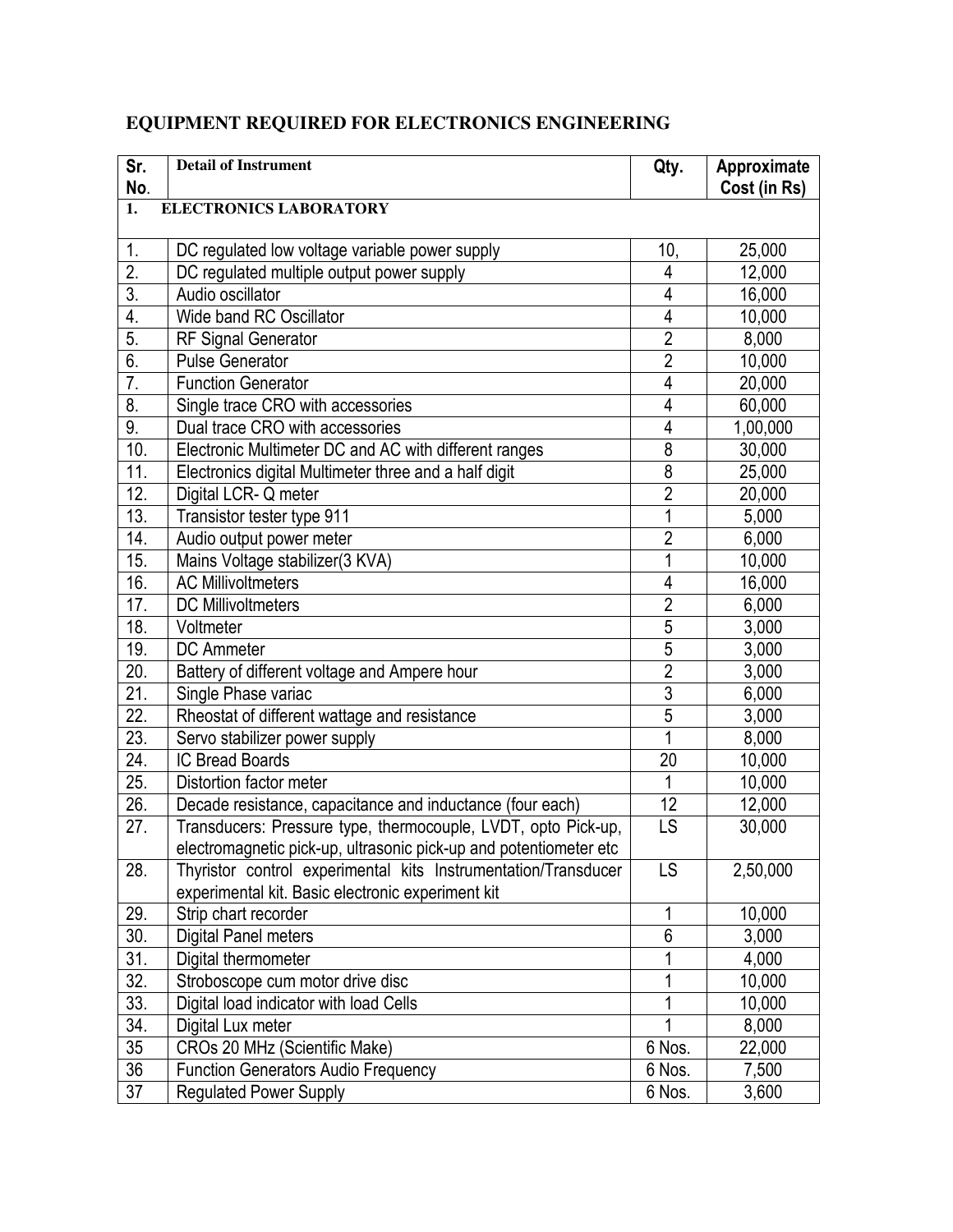| Sr.               | <b>Detail of Instrument</b>                                                  | Qty.           | <b>Per Unit</b>             |
|-------------------|------------------------------------------------------------------------------|----------------|-----------------------------|
| No.               |                                                                              |                | Cost (in Rs)                |
| $\overline{38}$   | Multimeter (Digital)                                                         | 10 Nos.        | 2,000                       |
| $\overline{39}$   | <b>Rectifier Kits</b>                                                        | 6 Nos.         | 2,200                       |
| 40                | <b>Filter Circuit Kit</b>                                                    | 6 Nos.         | 2,200                       |
| $\overline{41}$   | <b>Bread Boards</b>                                                          | 12 Nos.        | 2,800                       |
| 42                | <b>Transistor Kits</b>                                                       |                |                             |
|                   | $(a)$ CB                                                                     | 6 Nos.         | 2,400                       |
|                   | $(b)$ CE                                                                     | 6 Nos.         | 2,400                       |
| 43                | <b>FETs</b>                                                                  | 6 Nos.         | 2,400                       |
| 44.               | <b>Operational Amplifier Kits</b>                                            | 6 Nos.         | 3,000                       |
| 45.               | <b>Raw Materials</b>                                                         | LS             | 20,000                      |
| 2.                | <b>COMMUNICATION ENGINEERING LABORATORY(Basic)</b>                           |                |                             |
| Sr.<br>No.        | <b>Detail of Instrument</b>                                                  | Qty.           | Approximate<br>Cost (in Rs) |
| $\overline{1}$ .  | DC regulated low voltage variable Power Supply                               | 6              | 12,000                      |
| $\overline{2}$ .  | <b>*RF Signal Generator</b>                                                  | $\overline{3}$ | 15,000                      |
| $\overline{3}$ .  | Electronic Multimeter with different voltage ranges                          | $\overline{6}$ | 22,000                      |
| 4.                | <b>Electronic Digital Multimeter</b>                                         | $\overline{6}$ | 20,000                      |
| 5.                | <b>Standard Signal Generator</b>                                             | $\overline{2}$ | 50,000                      |
| 6.                | Facsimile(Fax)-transmitter receiver                                          | 1              | 20,000                      |
| $\overline{7}$ .  | Radio Receiver Trainer Kits/Deconstruction Models                            | LS             | 10,000                      |
| 8.                | AM/FM signal generator                                                       | $\overline{2}$ | 20,000                      |
| 9.                | Super heterodyne Receiver radio Demonstration model                          | 1              | 4,000                       |
| 10.               | Communication receiver                                                       | 1              | 5,000                       |
| 11.               | Optical fibre bench                                                          | 1              | 25,000                      |
| 12.               |                                                                              |                |                             |
| 13.               | CRO 25 MHz                                                                   | 3              | 80,000                      |
| 14.               | Digital frequency meter                                                      | 1              | 10,000                      |
| 15.               | 50 MHz CRO                                                                   | 1              | 50,000                      |
| 16.               | Modems, opto coupler different types of microphones and other<br>accessories | LS             | 10,000                      |
| 17.               | <b>Advanced Communication Trainer</b>                                        | LS             | 1,00,000                    |
| 18.               | EPFAX, 56 lines including                                                    | LS             | 60,000                      |
| 19.               | Cellular Mobile Kit, Pager etc                                               | 2 each         | 10,000                      |
| 20.               | <b>Pulse Modulation and Demodulation</b>                                     | 6              | 20,000                      |
| 21.               | <b>Pulse Amplitude Modulation and Demodulation</b>                           | 6              | 18,000                      |
| $\overline{22}$ . | <b>Pulse Width Modulation and Demodulation</b>                               | 6              | 18,000                      |
| 23.               | Data Formatting and Carrier Modulation Transistor Trainer Model<br>(ST 2106) | 6              | 25,000                      |
| 24                | Carrier Demodulation of Data Reformatting Receiver Trainer Kit<br>(ST 12107) | 6              | 25,000                      |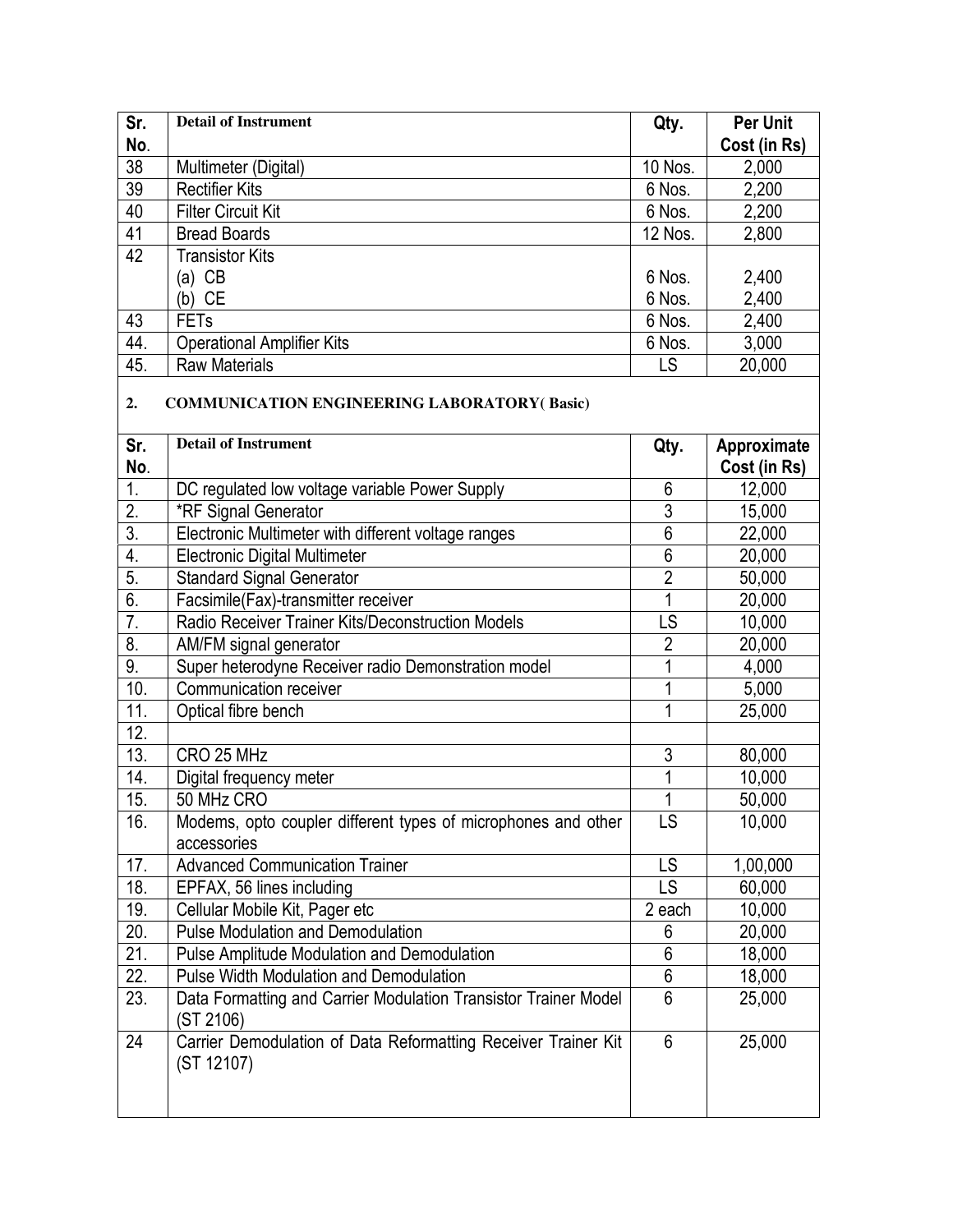| Sr.               | <b>Detail of Instrument</b>                                                 | Qty.            | Per Unit                        |  |  |
|-------------------|-----------------------------------------------------------------------------|-----------------|---------------------------------|--|--|
| No.               |                                                                             |                 | Cost (in Rs)                    |  |  |
| 25.               | Audio Input Module Trainer Model (ST 2108)                                  | 6               | 12,000                          |  |  |
| 26.               | Audio Output Model Trainer Model (ST 2109)                                  | $\overline{6}$  | 8,000                           |  |  |
| 27.               | AM Transmitter Trainer Model (ST 2201) Scientech                            | $6\phantom{.}6$ | 20,000                          |  |  |
| 28.               | AM Receiver Trainer Model (ST 2202) Scientech                               | $\overline{6}$  | 20,000                          |  |  |
| 29.               | FM Communication Trainer Model (ST 2203) Scientech                          | $\overline{6}$  | 25,000                          |  |  |
| 30.               | Sampling Reconstruction Trainer (ST 2101)                                   | $6\,$           | 11,000                          |  |  |
| 31.               | Pulse Code Modulation Transmitter (ST 2103)                                 | $\overline{6}$  | 25,000                          |  |  |
| $\overline{32}$ . | Pulse Code Modulation Receiver (ST 2104)                                    | $6\phantom{.}6$ | 25,000                          |  |  |
| 33                | Delta Adaptive Delta Sigma Modulation and Demodulation<br>Trainer (ST 2105) | 6               | 30,000                          |  |  |
| 3.                | <b>COMMUNICATION SYSTEM LABORATORY - II (Advanced)</b>                      |                 |                                 |  |  |
|                   |                                                                             |                 | <b>Per Unit</b><br>Cost (in Rs) |  |  |
| 1.                | Kit - IF Amplifier Transistor                                               | 6 Nos.          | 1,500                           |  |  |
| $\overline{2}$ .  | Kit - Amplitude Modulation Demodulation (DSB)                               | 6 Nos.          | 2,500                           |  |  |
| $\overline{3}$ .  | Kit - Double Balanced Modulator/Demodulator                                 | 6 Nos.          | 4,500                           |  |  |
| 4.                | Kit - Frequency Modulator Demodulator (Transistorized)                      | 6 Nos.          | 2,200                           |  |  |
| $\overline{5}$ .  | Kit - Computer and locking range of PLL                                     | 6 Nos.          | 1,600                           |  |  |
| 6.                | Kit - Frequency Demodulation (IC Based)                                     | 6 Nos.          | 1,600                           |  |  |
| 7.                | Kit-Sample and Hold (S/H) function for Digital Study                        | 6 Nos.          | 2,600                           |  |  |
| $\overline{8}$ .  | IF Amplifer (IC Based)                                                      | 6 Nos.          | 1,600                           |  |  |
| $\overline{9}$ .  | <b>Frequency Synthesizer</b>                                                | 6 Nos.          | 1,600                           |  |  |
| $\overline{4}$ .  | TELEVISION / AUDIO-VIDEO LABORATORY                                         |                 |                                 |  |  |
| $\mathbf{1}$ .    | DC regulated low voltage variable power supply                              | $\overline{3}$  | 10,500                          |  |  |
| $\overline{2}$ .  | DC regulated low voltage variable power supply                              | $\overline{1}$  | 6,000                           |  |  |
| $\overline{3}$ .  | Audio signal generator                                                      | $\overline{4}$  | 16,000                          |  |  |
| 4.                | <b>RF Oscillator</b>                                                        | 4               | 20,000                          |  |  |
| $\overline{5}$ .  | Electronic multimeter Analog                                                | $6\,$           | 22,000                          |  |  |
| 6.                | Electronic digital multimeter                                               | 4               | 12,000                          |  |  |
| $\overline{7}$ .  | AF output power meter                                                       | $\overline{2}$  | 6,000                           |  |  |
| 8.                | Signal tracer                                                               | $\overline{2}$  | 3,000                           |  |  |
| 9.                | Signal Injector                                                             | $\overline{2}$  | 500                             |  |  |
| 10.               | Colour TV training model                                                    | $\overline{2}$  | 80,000                          |  |  |
| 11.               | <b>VCR Trainer</b>                                                          | 1               | 40,000                          |  |  |
| 12.               | <b>UHF/VHF Convertor</b>                                                    | $\overline{3}$  | 3,500                           |  |  |
| 13.               | <b>CCTV System PAL Based</b>                                                | 1 set           | 40,000                          |  |  |
| 14.               | Field Strength meter                                                        | 1               | 5,000                           |  |  |
| 15.               | Satellite Receiver, Mixer Amplifier                                         | LS              | 10,000                          |  |  |
| 16.               | TV receiving antenna-Yagi, Uda turnstile and log periodic                   | $\overline{2}$  | 1,000                           |  |  |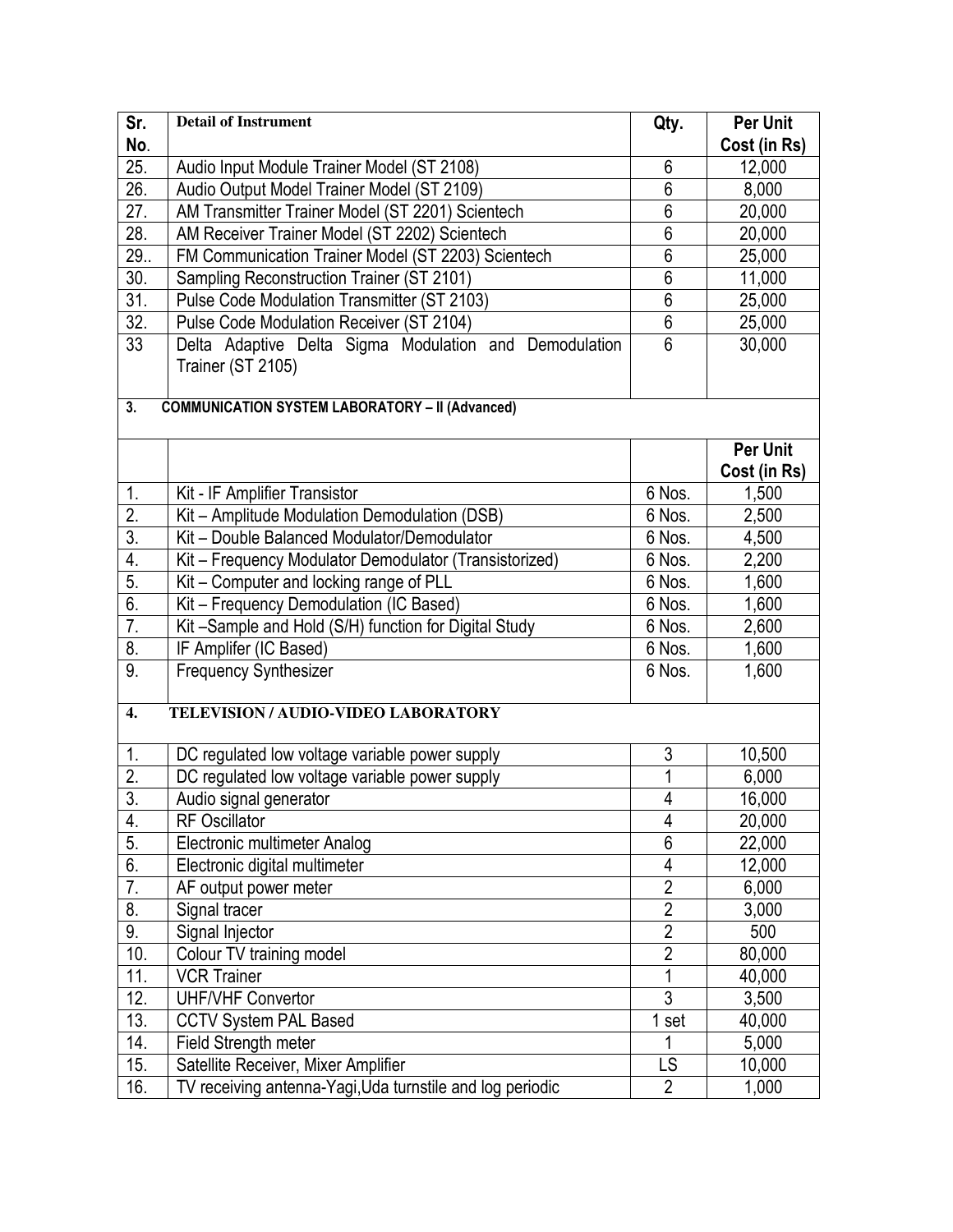| <b>Detail of Instrument</b><br>Sr.<br>Qty.                                         | Approximate     |
|------------------------------------------------------------------------------------|-----------------|
| No.                                                                                | Cost (in Rs)    |
| 17.<br>Dish Antenna with LNB<br>1                                                  | 10,000          |
| 18.<br>1<br>Stereo cassette deck with speakers                                     | 6,000           |
| 19.<br>RF power meter<br>1                                                         | 7,000           |
| $\overline{20}$ .<br>1<br>Cassette tape recorder Trainer                           | 10,000          |
| 21.<br>Compact Disc player system<br>1                                             | 10,000          |
| $\overline{22}$ .<br>PA system with microphone<br>$\overline{2}$                   | 5,000           |
| $\overline{23}$ .<br>$\overline{2}$<br>Mixing pre-amplifier                        | 5,000           |
| 24<br>$\overline{4}$<br>Microphone                                                 | 6,000           |
|                                                                                    | <b>Per Unit</b> |
|                                                                                    | Cost (in Rs)    |
| 6 Nos.<br>25.<br>TV Trainer Kit (B/W)                                              | 13,000          |
| 26.<br>TV Trainer Kit (Colour)<br>$6$ Nos.                                         | 33,000          |
| $\overline{27}$ .<br>Digital Storage Oscilloscope (Scientific or Hamag)<br>10 Nos. | 34,000          |
| $\overline{28}$ .<br>Wobbuloscope (B/W - 250 MHz)<br>4 Nos.                        | 50,000          |
| $\overline{29}$ .<br>Pattern Generators B/W<br>6 Nos.                              | 3,200           |
| 30.<br>6 Nos.<br><b>Pattern Generators Colour</b>                                  | 8,000           |
|                                                                                    |                 |
| Qty.                                                                               | Approximate     |
|                                                                                    | Cost (in Rs)    |
| 31.<br>Loud Speaker<br>$\overline{2}$                                              | 2,000           |
| $\overline{32}$ .<br>Cassettee Duplicator<br>1                                     | 2,000           |
| 33.<br>Audio Test System<br>1                                                      | 12,000          |
| $\overline{34}$ .<br><b>Digital Frequency Counter</b><br>1                         | 5,000           |
| $\overline{35}$ .<br>1<br>Video Cassette Player                                    | 15,000          |
| $\overline{36}$ .<br>$\overline{3}$<br><b>CRO Dual Trace</b>                       | 90,000          |
| $\overline{37}$ .<br>$\overline{2}$<br>RF Sweep Generator for TV Alignment         | 25,000          |
| $\overline{2}$<br>38.<br>Pattern generator                                         | 5,000           |
| 39.<br>1<br>Video Projector System                                                 | 2,00,000        |
|                                                                                    |                 |
| <b>ELECTRONICS WORKSHOP</b><br>5.                                                  |                 |
|                                                                                    |                 |
| 1.<br><b>Hand Tools Set</b><br>$\sqrt{5}$                                          | 5,000           |
| $\overline{2}$ .<br>Soldering Set<br>5,                                            | 5,000           |
| $\overline{3}$ .<br>$\overline{1}$<br><b>Hand Drill</b>                            | 3,000           |
| $\overline{2}$<br><b>PCB Etching Machine</b><br>4.                                 | 2,500           |
| 5.<br>2 set<br><b>Silk Screen Printing</b>                                         | 50,000          |
| 6.<br><b>Drafting Equipment</b><br>1 set                                           | 15,000          |
| $\overline{7}$ .<br><b>PCB Drilling Machine</b><br>1                               | 10,000          |
| 8.<br>Sheet metal folding and binding machine<br>1                                 | 20,000          |
| $\overline{9}$ .<br>Sheet metal cutting machine<br>1                               | 5,000           |
| 10.<br>Centre Lathe<br>1                                                           | 15,000          |
| 11.<br>1<br>Grinder                                                                | 6,000           |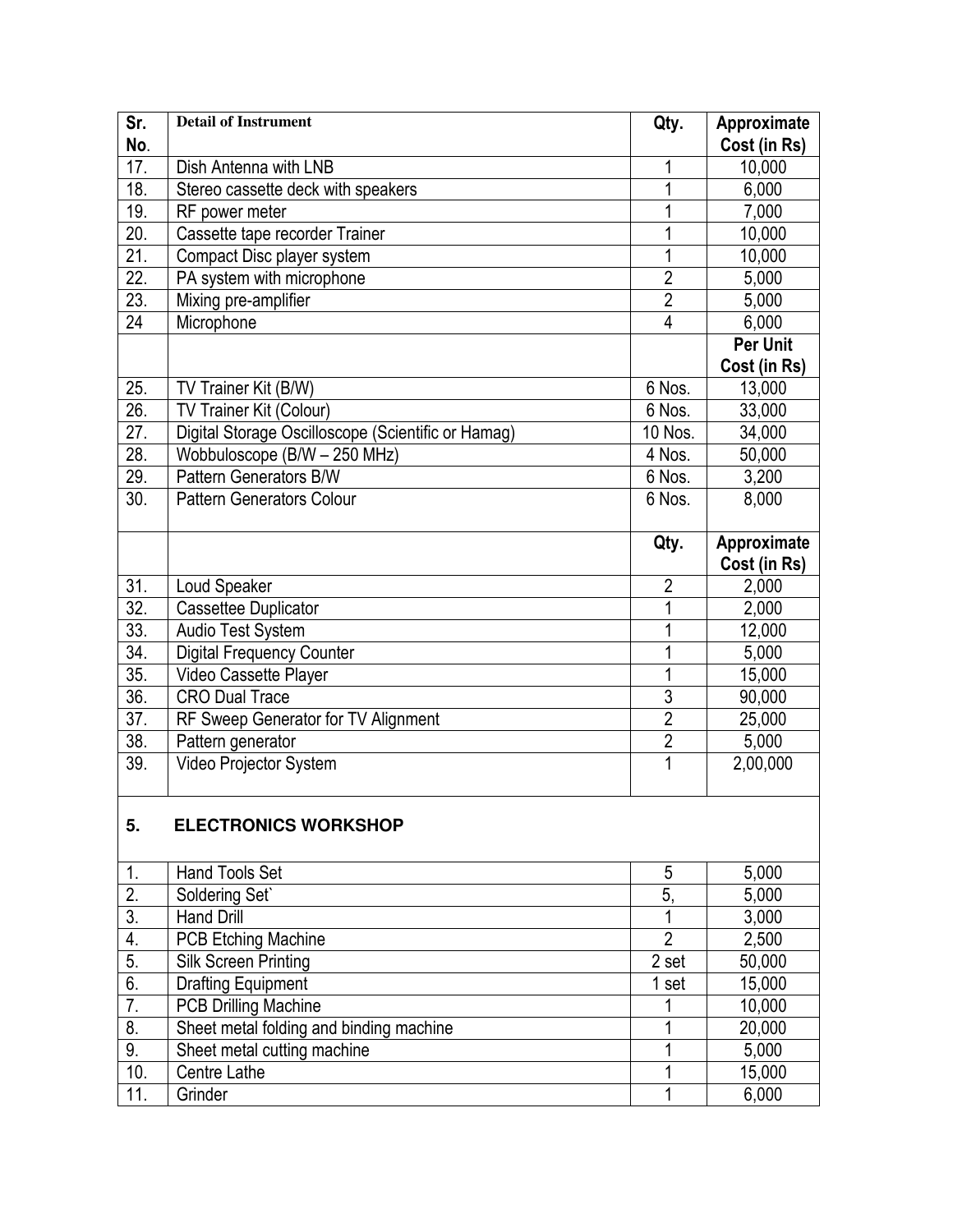| 12. | Circular saw                                    |                | 6,000        |
|-----|-------------------------------------------------|----------------|--------------|
| Sr. | <b>Detail of Instrument</b>                     | Qty.           | Approximate  |
| No. |                                                 |                | Cost (in Rs) |
| 13. | *DC regulated low voltage variable power supply | $\overline{2}$ | 12,000       |
| 14. | *Audio Oscillator                               | $\overline{2}$ | 6,000        |
| 15. | *RF Signal generator                            | $\overline{2}$ | 8,000        |
| 16. | *Digital LCR-Q meter                            |                | 10,000       |
| 17. | *Digital multi-meter                            | 4              | 12,000       |
| 18. | *Single trace CRO                               | $\overline{2}$ | 25,000       |
| 19. | *AC Milivoltmeter                               |                | 3,500        |
| 20. | IC Bread boards                                 | 6              | 3,000        |
| 21. | Soldering stations temperature controlled       | 7              | 10,500       |
| 22. | Solder suckers with accessories                 | 10             | 500          |

### **6. DIGITAL ELECTRONICS AND MICROPROCESSORS LABORATORY**

| 1.                | *DC regulated low voltage variable power supply  | 6              | 15,000   |
|-------------------|--------------------------------------------------|----------------|----------|
| $\overline{2}$ .  | *DC regulated multiple output power supply       | $\overline{3}$ | 9,000    |
| $\overline{3}$ .  | Digital IC power supply                          | $\overline{8}$ | 10,000   |
| $\overline{4}$ .  | *Electronic Digital Multimeter                   | 6              | 9,000    |
| 5.                | CRO Dual trace, 25 MHz                           | $\overline{4}$ | 1,00,000 |
| 6.                | *Digital frequency meter/universal Counter timer | $\overline{2}$ | 20,000   |
| $\overline{7}$ .  | *Pulse Generator                                 | $\overline{2}$ | 10,000   |
| 8.                | Logic probes (TTL and CMOS)                      | $\overline{2}$ | 2,500    |
| 9.                | Digital logic trainer (TTL)                      | 4              | 20,000   |
| 10.               | Logic Trainer Boards                             | 10             | 10,000   |
| 11.               | Microprocessor trainer Kits 8085                 | 8              | 50,000   |
| 12.               | Microprocessor Trainer Kits 8086                 | $\overline{6}$ | 60,000   |
| $\overline{13}$ . | Microprocessor Trainer Kits 8051/8031            | 5              | 30,000   |
| 14.               | <b>Computer Trainer</b>                          | 1              | 30,000   |
|                   |                                                  |                |          |
|                   |                                                  |                | Rate per |
|                   |                                                  |                | Unit     |
| 15.               | 8085 Micro processor Kit (Vinytics)              | 15             |          |
| 16.               | 9086 Micro processor Kit (Dynalog)               | 15             | 2,500    |
| 17.               | <b>Interfacing Cards</b>                         | 5              | 2,50,000 |
| 18.               | Micro-controller Kit 8051 based (Dyna-51)        | 10             | 1,00,000 |
| 19.               | Digital IC Tester Model - Nikki                  | 1 No.          | 50,000   |
| 20.               | Universal Programmer                             | 1 No.          | 7,000    |
| 21.               | Digital Multimeter (Motwane)                     | 10 No.         | 60,000   |
| $\overline{22}$ . | <b>EPROM Programme</b>                           |                | 10,000   |
| 23.               | <b>EPROM Eraser</b>                              |                | 1,500    |
| 24.               | <b>Additional cards</b>                          | LS             | 50,000   |
| 25.               | Software                                         | LS             | 1,50,000 |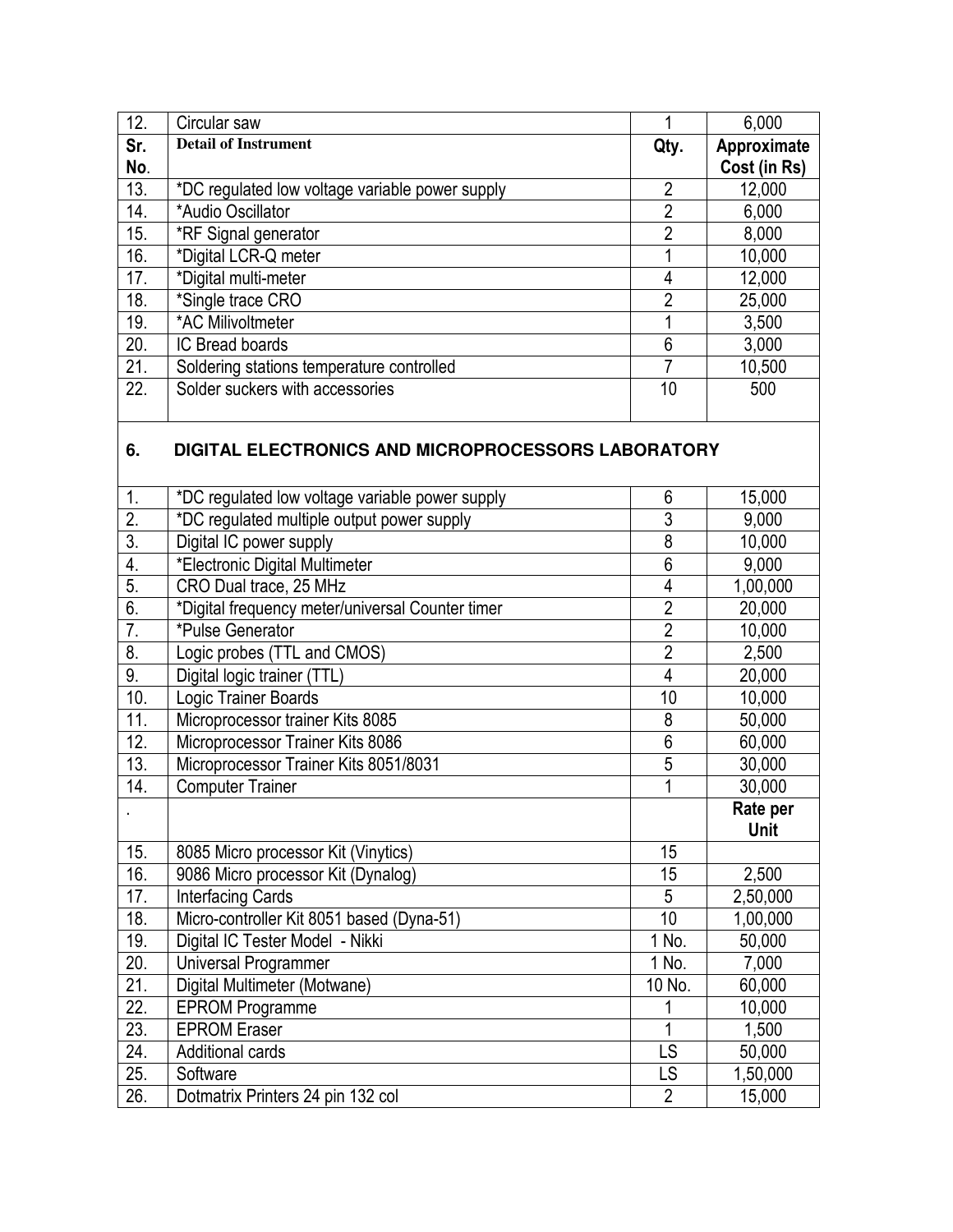| $\overline{27}$ .         | Ink jet Printers                                    | $\overline{2}$      | 6,000        |  |  |
|---------------------------|-----------------------------------------------------|---------------------|--------------|--|--|
| Sr.                       | Detail of Instrument                                | Qty.                | Approximate  |  |  |
| No.                       |                                                     |                     | Cost (in Rs) |  |  |
|                           |                                                     |                     |              |  |  |
| 7.                        | <b>MEASUREMENT LABORATORY</b>                       |                     |              |  |  |
| 1.                        | Light Measurement (Photocells) Kit                  | 8 Nos.              | 15,000       |  |  |
| $\overline{2}$ .          | <b>LVDT Kit</b>                                     | 8 Nos.              | 8,000        |  |  |
| $\overline{3}$ .          | <b>Pressure Measurement Kit</b>                     | 8 Nos.              | 9,500        |  |  |
| $\overline{4}$ .          | <b>Strain Measurement Kit</b>                       | $\overline{8}$ Nos. | 14,000       |  |  |
| $\overline{5}$ .          | Water Level Measurement Kit                         | 8 Nos.              | 11,500       |  |  |
| 6.                        | <b>Velocity Measurement Kit</b>                     | 8 Nos.              | 7,500        |  |  |
| $\overline{7}$ .          | <b>RPM Measurement Kit</b>                          | 8 Nos.              | 5,000        |  |  |
| $\overline{\mathbf{8}}$   | Temperature Measurement Kit                         | 8 Nos.              | 5,000        |  |  |
| 9.                        | Maxwell's Bridge Kit                                | 8 Nos.              | 7,500        |  |  |
| 10.                       | Wein's Bridge Kit                                   | 8 Nos.              | 4,500        |  |  |
| 11.                       | Anderson Bridge Kit                                 | 8 Nos.              | 5,000        |  |  |
| 12.                       | Flux Meter (Digital) Kit                            | 8 Nos.              | 5,000        |  |  |
| 13.                       | Q. Meter (Digital) Kit                              | 8 Nos.              | 5,000        |  |  |
| 8.                        | ELECTRICAL ENGINEERING LABORATORY                   |                     |              |  |  |
| 1.                        | Ammeter, Voltmeter, Wattmeter and                   | 8 each              | 40,000       |  |  |
|                           | Energy Meters (3- phase and 1- phase)               |                     |              |  |  |
| 2.                        | 3-Phase Resistive load                              | 4 Nos.              | 16,000       |  |  |
| $\overline{3}$ .          | LCR/Q Bridge                                        | 1                   | 5,000        |  |  |
| 4.                        | Tong tester                                         | 4                   | 12,000       |  |  |
| 5.                        | Transformer (single phase)                          | $\overline{2}$      | 16,000       |  |  |
| $\overline{6}$ .          | Watt meter, Volt meter, Ammeter,                    | 2 each              | 10,000       |  |  |
| $\overline{7}$ .          | DC Shunt Motor, 2 hp with loading arrangement       | 1                   | 20,000       |  |  |
| $\overline{\mathbf{8}}$ . | Induction Motor (Single phase)                      | $\overline{ }$<br>۷ | 10,000       |  |  |
| 9.                        | Induction Motor (Three phase)                       | $\overline{2}$      | 10,000       |  |  |
| 10.                       | Slipring Induction Motor 3 HP with loading facility | 1                   | 25,000       |  |  |
| 11.                       | Alternator and Load for Alternators                 | 1                   | 25,000       |  |  |
| 12.                       | DC generator with prime-mover motor                 | $\overline{2}$      | 25,000       |  |  |
| 13.                       | DC Regulated Power Supply                           | $\overline{2}$      | 6,000        |  |  |
| 14.                       | Starters (DOL and Star Delta)                       | 2 each              | 8,000        |  |  |
| 15.                       | Rheostats                                           | 4                   | 12,000       |  |  |
| 16.                       | Tacho meters (digital)                              | $\overline{2}$      | 15,000       |  |  |
| 17.                       | Maggar (Insulation Tester)                          | $\overline{2}$      | 5,000        |  |  |
| 18.                       | <b>Earth Tester</b>                                 | $\overline{2}$      | 10,000       |  |  |
| 19.                       | Digital Multi-meter                                 | 10                  | 32,000       |  |  |
| 20.                       | Rectifier, Inverter Set                             | 1                   | 10,000       |  |  |
|                           |                                                     |                     |              |  |  |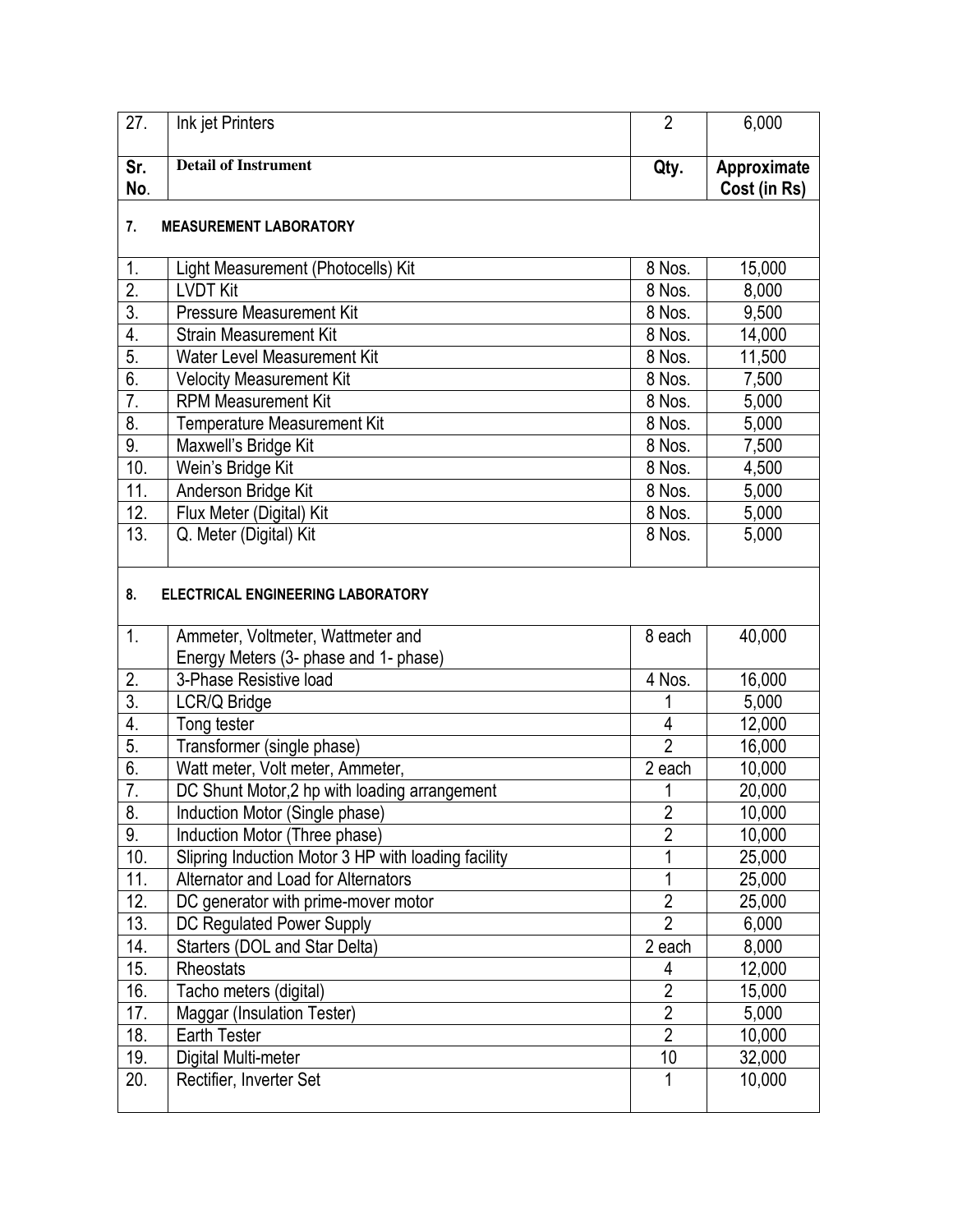| Sr.                    | <b>Detail of Instrument</b>                                       | Qty.   | <b>Per Unit</b> |
|------------------------|-------------------------------------------------------------------|--------|-----------------|
| No.                    |                                                                   |        | Cost (in Rs)    |
| 9.                     | <b>INDUSTRIAL ELECTRONICS LABORATORY</b>                          |        |                 |
|                        | (For Electrical, Electronics and Computer Engineering)            |        |                 |
|                        |                                                                   |        |                 |
| 1.<br>$\overline{2}$ . | Morgan Chopper Kit                                                | 6 Nos. | 5,000           |
|                        | Joner Chopper                                                     | 6 Nos. | 5,000           |
| $\overline{3}$ .       | Series Inverter                                                   | 6 Nos. | 8,000           |
| 4.                     | Parallel Inverter                                                 | 6 Nos. | 8,000           |
| 5.                     | Speed Control of dc motor (Thyristorized)                         | 6 Nos. | 5,000           |
| 6.                     | Single Phase Cyclo Convertor with Thyristors                      | 6 Nos. | 20,000          |
| $\overline{7}$ .       | Kit for study of effect of free wheeling diode on power factor    | 6 Nos. | 5,000           |
| 8.                     | <b>SCR Characteristics</b>                                        | 6 Nos. | 1,500           |
| 9.                     | Gate Triggering Characteristics of SCR                            | 6 Nos. | 10,000          |
| 10.                    | <b>AC Phase Control Trainer Kit</b>                               | 6 Nos. | 6,000           |
| 11.                    | Kit to Study 3-phase Control Bridge Convertor                     | 6 Nos. | 17,500          |
| 12.                    | UJT Characteristics and its Application as Relaxation Oscillator  | 6 Nos. | 1,500           |
|                        |                                                                   |        |                 |
| 10.                    | <b>CONTROL SYSTEM LABORATORY</b>                                  |        |                 |
|                        |                                                                   |        |                 |
| $\mathbf{1}$           | Proportional Integral Derivation (PID) Controller Kit             | 5 Nos. | 12,000          |
| $\overline{2}$ .       | DC Motor Position Control System Kit                              | 5 Nos. | 18,000          |
| $\overline{3}$ .       | Potentiometer Error detector Kit                                  | 5 Nos. | 7,500           |
| $\overline{4}$ .       | Stepper Motor with Microprocessor Interface Kit                   | 5 Nos. | 17,000          |
| 5.                     | Synchro Transmitter Kit                                           | 5 Nos. | 15,000          |
| 6.                     | Synchro Control Transformer Kit                                   | 5 Nos. | 9,000           |
| 7.                     | Speed Torque Characteristics of AC Servomotor Kit                 | 5 Nos. | 15,000          |
| 8.                     | Compensating Circuits including lead, lag transient and frequency | 5 Nos. | 15,000          |
|                        | response of second order system Kit                               |        |                 |
|                        |                                                                   |        |                 |

### NOTE:

In addition to the above, laboratories in respect of physics, chemistry, applied mechanics, strength of materials, general engineering, workshops, Computer Centre etc will be required for effective implementation of the course. Provision for overhead projectors, TV with VCR facility, slide cum strip projector, photocopiers, PC-XT facilities along with LCD Projection System, drafting machines etc has also to be made.